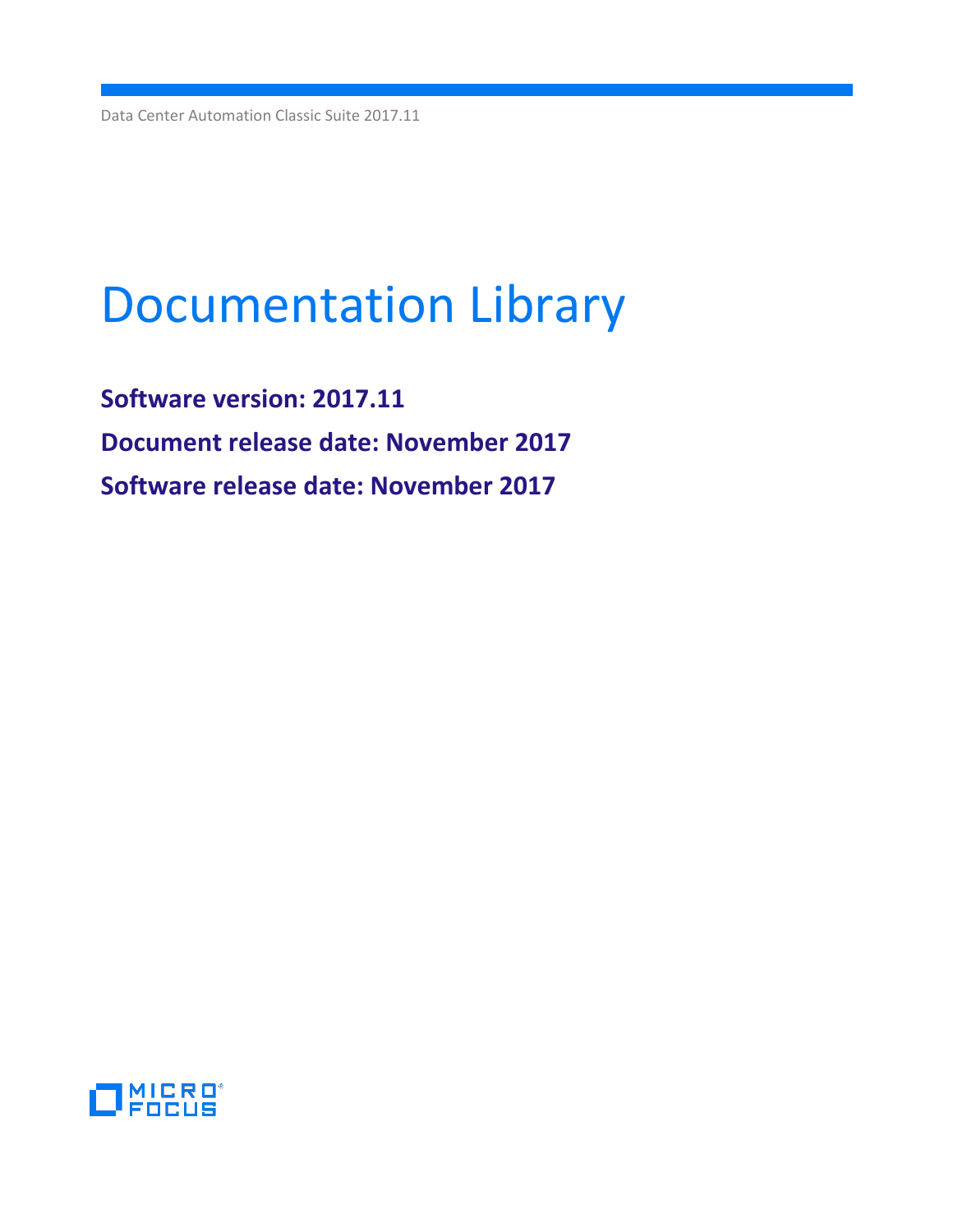# <span id="page-1-0"></span>**Contents**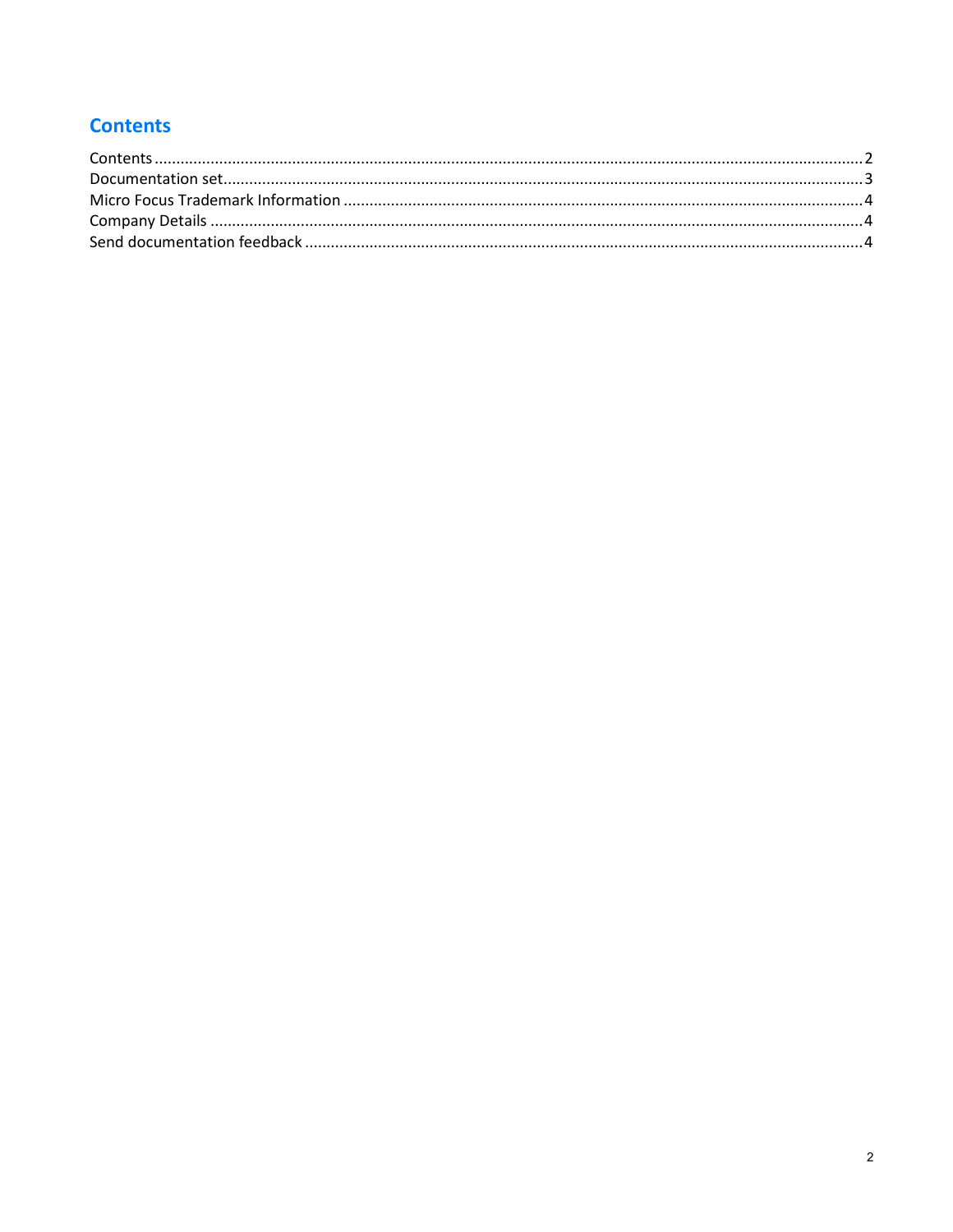This Documentation Library provides links to download Data Center Automation (DCA) Suite documents from the **Software Support site.** 

# <span id="page-2-0"></span>**Documentation set**

| <b>Document</b>                                               | Link      |
|---------------------------------------------------------------|-----------|
| This document                                                 | <u>go</u> |
| Data Center Automation Suite 2017.11 Ultimate – Get started   | <u>go</u> |
| Data Center Automation Suite 2017.11 Ultimate - Release notes | <b>go</b> |
| Data Center Automation Suite 2017.11 Premium – Get started    | <u>go</u> |
| Data Center Automation Suite 2017.11 Premium - Release notes  | <u>go</u> |
| Data Center Automation Suite 2017.11 Express - Get started    | <u>go</u> |
| Data Center Automation Suite 2017.11 Express - Release notes  | <u>go</u> |

The [DCA Classic Suite 2017.11 documentation](https://docs.software.hpe.com/DCA/2017.11/Content/Home.htm) is available on the Micro Focus [Documentation Portal.](http://docs.software.hpe.com/)